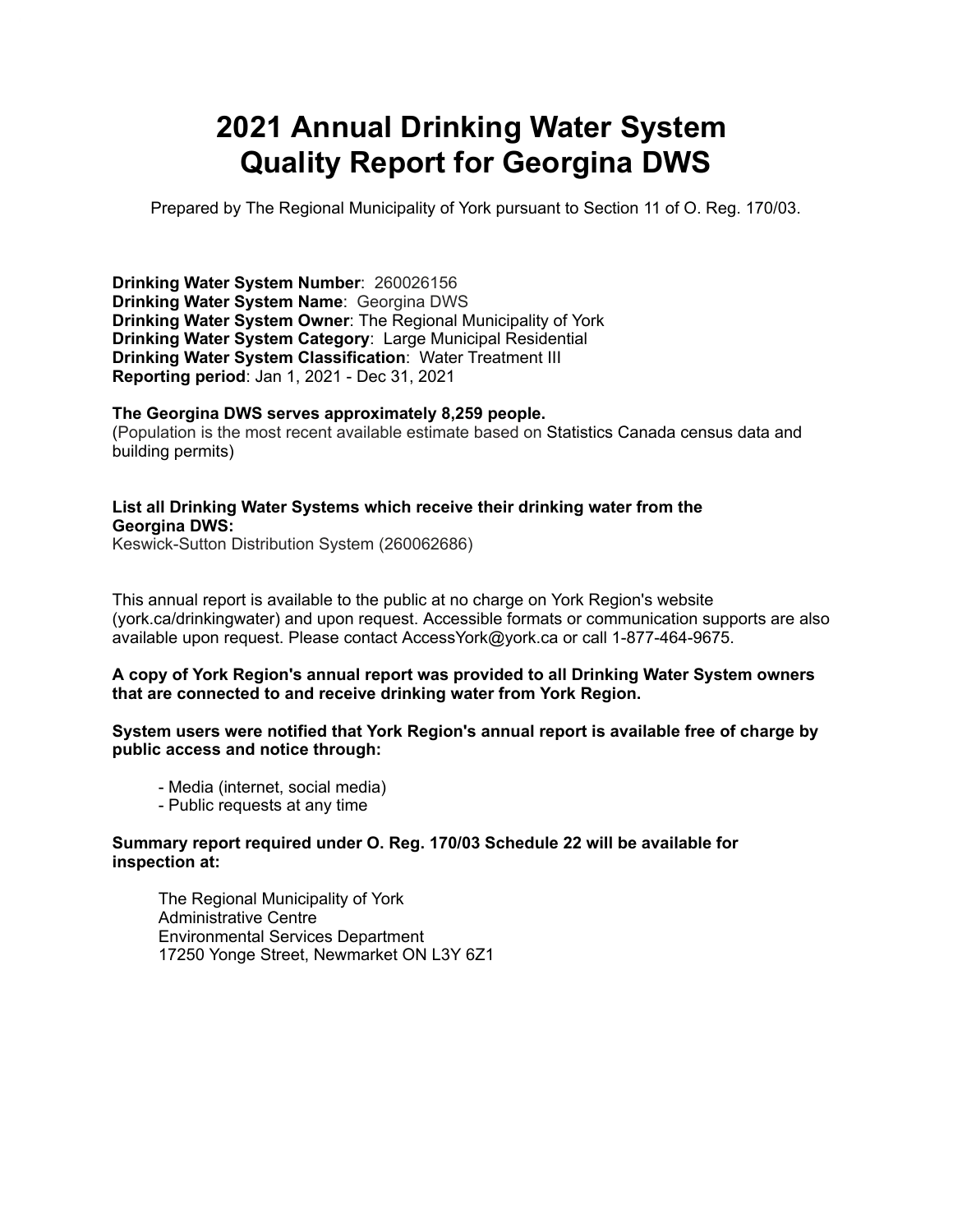### Description of the Georgina DWS

#### **Introduction**

 The communities of Keswick and Sutton, and other lakeshore communities are located on the south shore of Lake Simcoe. Surface water from Lake Simcoe supplies these communities. The Keswick sub-system supplies the other half of this larger system. York Region operates the water supply, while the Town of Georgina maintains water quality and distributes it to users. The Province governs York Region's operations with Acts and Regulations, a Permit to Take Water, a Municipal Drinking Water License and an operating Permit.

#### **Raw water source**

Lake Simcoe

#### **Profile of water in distribution system**

Lake Simcoe

#### **Water treatment description**

 The Georgina DWS includes one water treatment plant and one storage facility. Incoming water is screened and chlorine addition prevents mussel growth. Membrane filtration removes particles. Granular activated carbon improves taste and controls odour. UV light and chlorine are used for disinfection. Fluoride is added at levels recommended by Ontario's Chief Medical Officer of Health. Operators test the water and inspect the process. Online analyzers continuously monitor treatment and water flow. When a significant process or water quality issue is detected, the system automatically pauses operation until an operator takes action.

#### **List of water treatment chemicals used in this system**

 Chlorine gas (for disinfection); Granular activated carbon; Non water treatment chemical: Hydrofluosilicic Acid applied; Filtration membranes cleaned with sodium hypochlorite, citric acid, sodium hydroxide, sodium bisulfite; Dechlorination of membrane filter and GAC washwater with sulphur dioxide.

#### **Brief description and breakdown of monetary expenses incurred**

\$2,218,811 for treatment plant rehabilitation, general maintenance and repairs.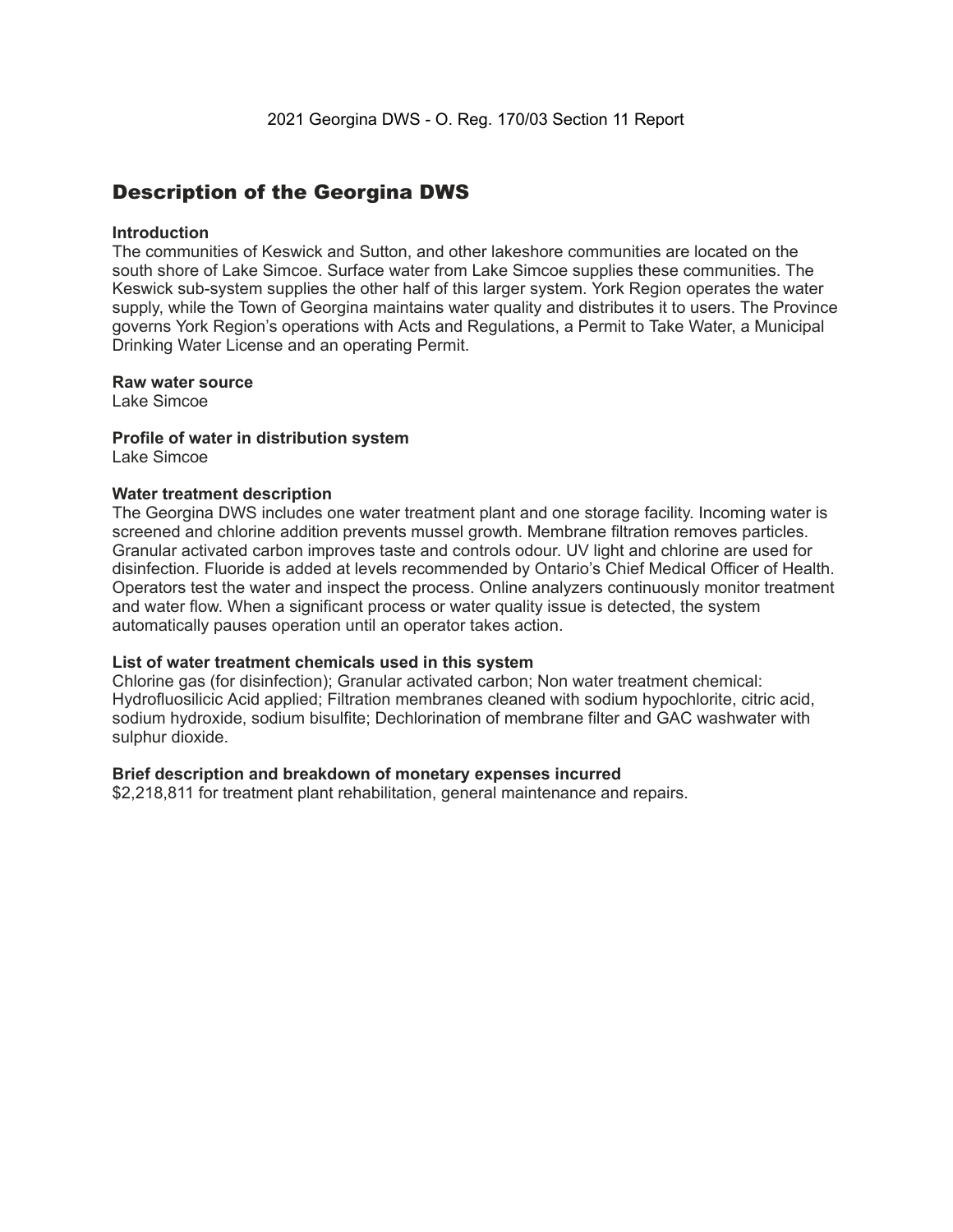### **Notices submitted under Section 18(1) of the** *Safe Drinking Water*  *Act* **or Section 16-4 of O. Reg. 170/03 and reported to MECP Spills Action Centre**

| Adverse<br><b>Parameter</b> | <b>Incident</b><br><b>Date</b> | <b>Result</b> | <b>Adverse Test Corrective Action</b>                                                                                                                                                        | <b>Corrective</b><br><b>Action Date</b> |
|-----------------------------|--------------------------------|---------------|----------------------------------------------------------------------------------------------------------------------------------------------------------------------------------------------|-----------------------------------------|
| Filter<br>Performance       | Feb 2, 2021                    | >0.1 NTU      | Operator attended site, facility<br>restored to normal operation.<br>Compliant grab sample taken.                                                                                            | Feb 1, 2021                             |
| Fluoride                    | Jan 26, 2021                   | 2.00 mg/L     | Flow halted upon alarm and<br>prevented water from entering<br>the distribution system.<br>Operator attended site. Facility<br>returned to normal operation.<br>Compliant grab sample taken. | Jan 26, 2021                            |
|                             | Mar 24, 2021                   | 1.89 mg/L     | Flow halted upon alarm and<br>prevented water from entering<br>the distribution system.<br>Operator attended site. Facility<br>returned to normal operation.<br>Compliant grab sample taken. | Mar 24, 2021                            |
|                             | Jun 4, 2021                    | 2.00 mg/L     | Flow halted upon alarm and<br>prevented water from entering<br>the distribution system.<br>Operator attended site. Facility<br>returned to normal operation.<br>Compliant grab sample taken. | Jun 4, 2021                             |
|                             | Jun 7, 2021                    | 2.00 mg/L     | Flow halted upon alarm and<br>prevented water from entering<br>the distribution system.<br>Operator attended site. Facility<br>returned to normal operation.<br>Compliant grab sample taken. | Jun 8, 2021                             |
|                             | Aug 26, 2021                   | 2.00 mg/L     | Flow halted upon alarm and<br>prevented water from entering<br>the distribution system.<br>Operator attended site. Facility<br>returned to normal operation.<br>Compliant grab sample taken. | Aug 26, 2021                            |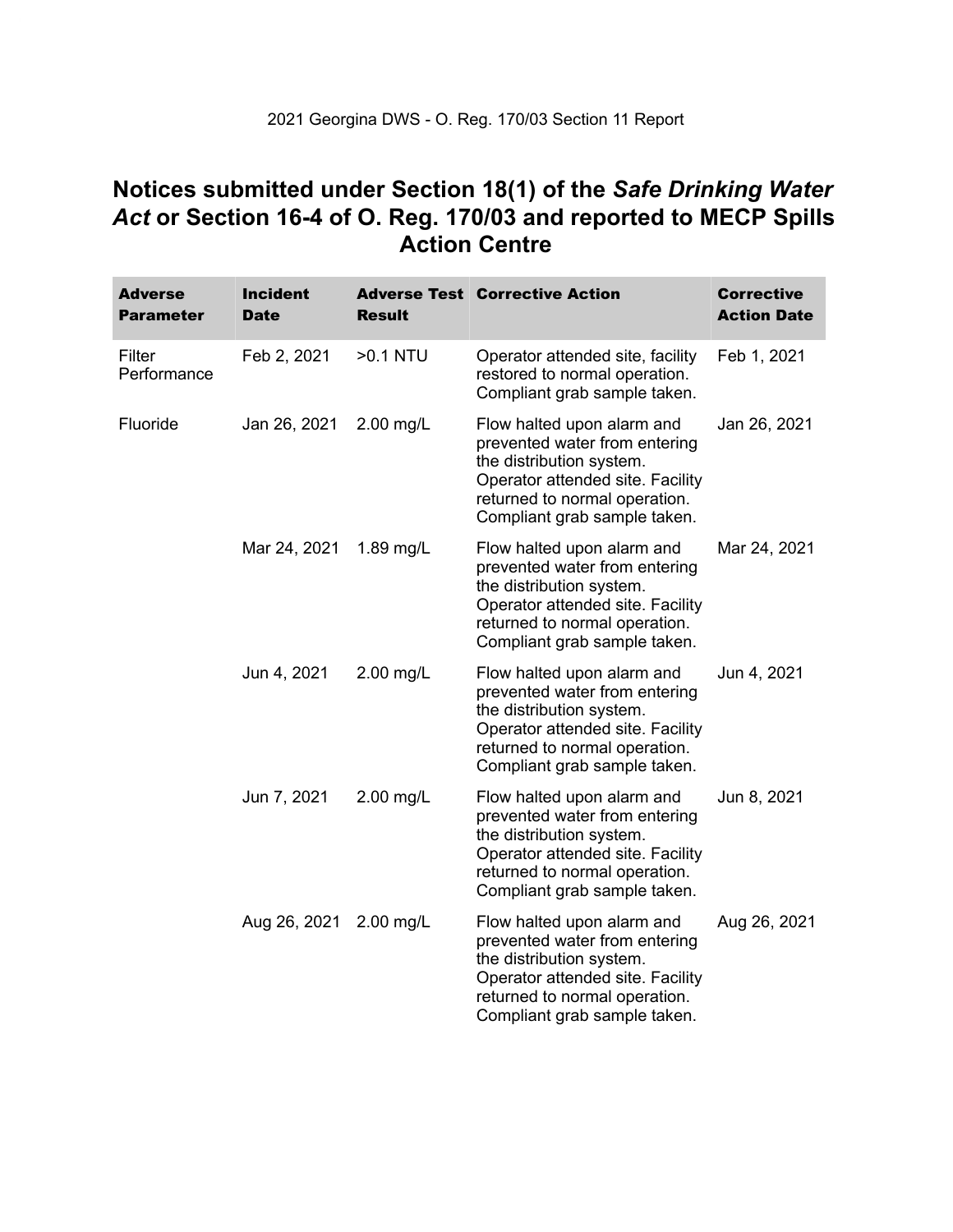2021 Georgina DWS - O. Reg. 170/03 Section 11 Report

### Microbiological testing completed under Schedule 10 of O. Reg. 170/03

For additional distribution samples collected under Schedule 10, refer to the local municipality.

| <b>Test Parameter</b>        | <b>Sample Source</b> | <b>Count of Samples</b> | <b>Count of Presence</b> |
|------------------------------|----------------------|-------------------------|--------------------------|
| E. Coli                      | Raw                  | 52                      | 0                        |
|                              | Treated              | 52                      | 0                        |
| Heterotrophic Plate<br>Count | Treated              | 52                      | 2                        |
| <b>Total Coliforms</b>       | Raw                  | 52                      | 17                       |
|                              | Treated              | 52                      | 0                        |

## Operational testing completed under Schedule 7 of O. Reg. 170/03 during this reporting period

| <b>Test Parameter</b> | <b>Test Unit</b> | No. of<br>Samples <sup>1</sup> | <b>Average</b> | <b>Minimum</b> | <b>Maximum</b> |
|-----------------------|------------------|--------------------------------|----------------|----------------|----------------|
| <b>Fluoride</b>       | mg/L             | 8,760                          | 0.68           | 0.20           | 2.00           |
| Free Chlorine         | mg/L             | 8,760                          | 1.65           | 0.00           | 2.60           |
| Turbidity (Raw)       | <b>NTU</b>       | 8,760                          | 0.15           | 0.11           | 1.34           |
| Turbidity (Treated)   | <b>NTU</b>       | 8,760                          | 0.03           | 0.00           | 5.00           |

<sup>1</sup> 8,760 is used as the number of samples for continuous analyzers.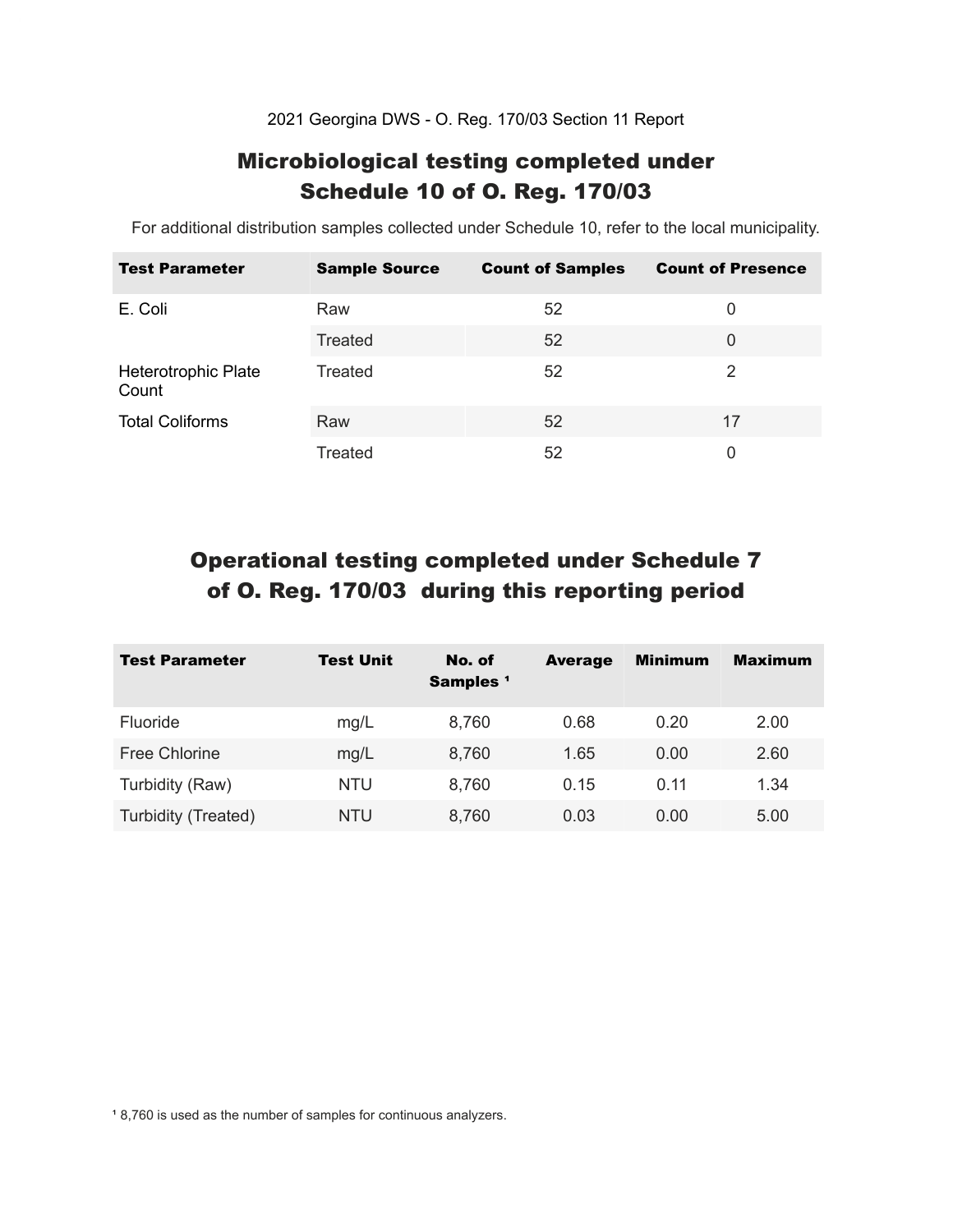### Summary of testing pursuant to Schedule 13 of O. Reg. 170/03 and sampling carried out in accordance with the requirement of an approval, order or other legal instrument

 Values with a less than sign ("<") indicate that the test result is below the method detection limit from the accredited laboratory (i.e. non-detect). Average results include values which were returned as non-detect (i.e. the "<" is omitted) and are rounded to three decimals. For a complete set of results, see the open dataset available at york.ca/drinkingwater.

| Test Parameter <sup>23</sup>                     | Test Unit | No. of<br>Samples <sup>1</sup> | <b>Average</b> | <b>Minimum</b> | <b>Maximum</b> |
|--------------------------------------------------|-----------|--------------------------------|----------------|----------------|----------------|
| Free Chlorine Backwash                           | mg/L      | 8,760                          | 0.003          | $\overline{0}$ | 0.0970         |
| Haloacetic Acids                                 | ug/L      | $\overline{4}$                 | 32.500         | 24             | 39             |
| Microcystin (Raw)                                | ug/L      | 29                             | 0.148          | < 0.10         | < 0.15         |
| Microcystin (Treated)                            | ug/L      | 29                             | 0.150          | < 0.10         | 0.1940         |
| <b>Nitrate</b>                                   | mg/L      | 8                              | 0.500          | < 0.50         | < 0.50         |
| <b>Nitrite</b>                                   | mg/L      | 8                              | 0.050          | < 0.05         | < 0.05         |
| Sodium                                           | mg/L      | $\overline{2}$                 | 32.950         | 32.60          | 33.30          |
| <b>Total Suspended Solids</b><br><b>Backwash</b> | mg/L      | 8,760                          | 2.896          | $\overline{0}$ | 40             |
| Trihalomethanes                                  | ug/L      | 26                             | 41.943         | 21.50          | 73.50          |

 \*Lead testing under Schedule 15.1 is conducted by the local municipality - refer to local municipality reports for results. York Region occasionally collects samples tested for lead for non-regulatory research purposes.

<sup>1</sup>8,760 is used as the number of samples for continuous analyzers.

 $\mathrm{^2}$  The Average for Haloacetic Acids and Trihalomethanes is calculated as the running annual average of quarterly results in accordance with O. Reg 170/03. The Minimum and Maximum values reflect individual test results.

<sup>3</sup> Where sampling for 'N-Nitrosodimethylamine (NDMA)' is required, locations were selected to represent the farthest points in the distribution system. For York DWS and sub-systems, representative sample locations were selected from across the interconnected sub-systems, therefore not all sub-systems were chosen for NDMA sampling.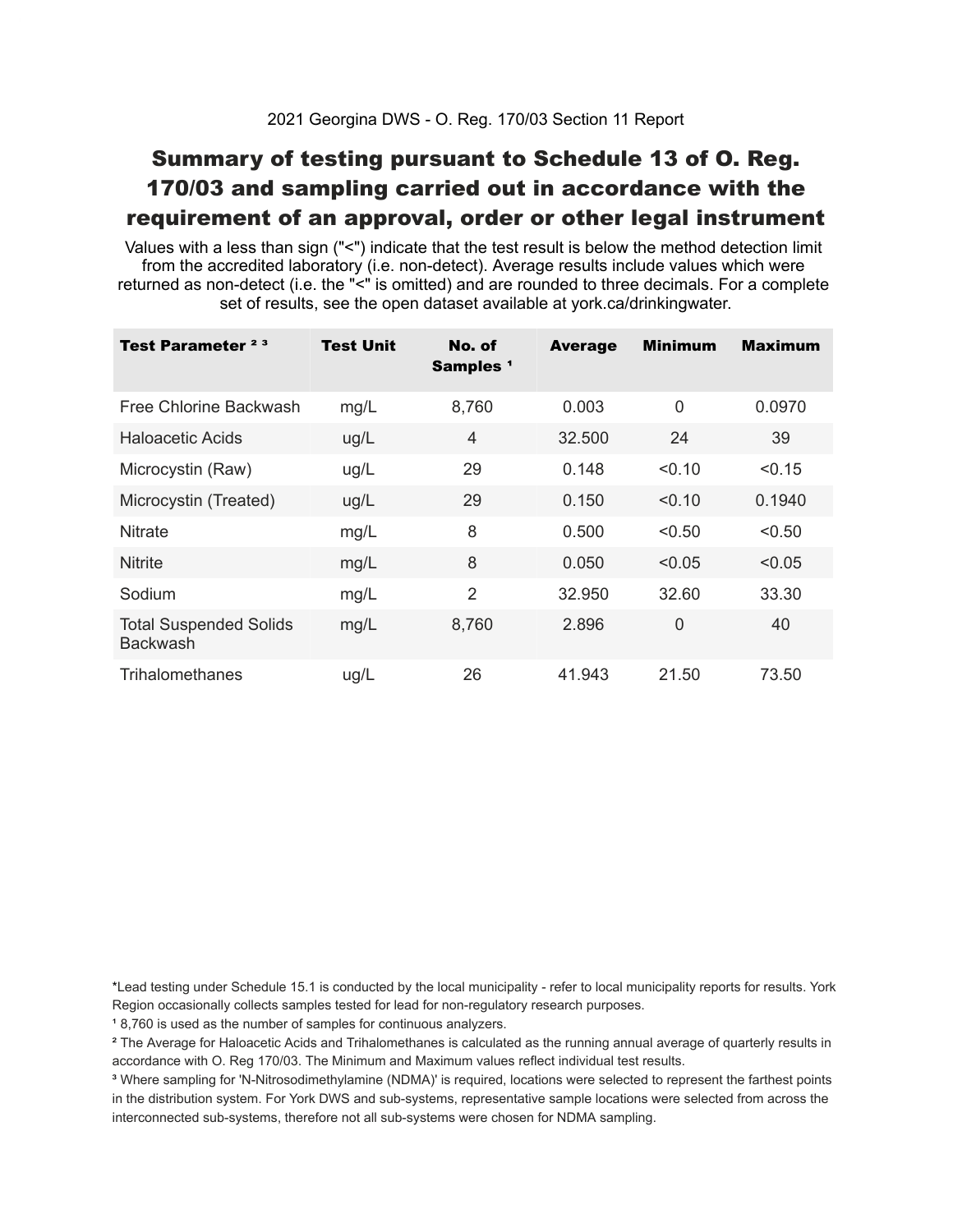### Organic and inorganic parameter(s), from Schedule 23 and 24, that exceeded half the standard prescribed in Schedule 2 of O. Reg. 169/03 Ontario Drinking Water Quality Standards

 Intentionally blank. There were no applicable test results. Not Applicable

### Summary of inorganic parameters tested pursuant to Schedule 23 of O. Reg. 170/03

 Values with a less than sign ("<") indicate that the test result is below the method detection limit from the accredited laboratory (i.e. non-detect). Average results include values which were returned as non-detect and are rounded to four decimals. For a complete set of results, see the open dataset available at york.ca/drinkingwater.

| Test Parameter | <b>Test Unit</b> | No. of<br><b>Samples</b> | <b>Average</b> | <b>Minimum</b> | <b>Maximum</b> | <b>ODWS</b><br>Limit |
|----------------|------------------|--------------------------|----------------|----------------|----------------|----------------------|
| Antimony       | mg/L             | $\overline{2}$           | 0.0005         | < 0.0005       | < 0.0005       | 0.0060               |
| Arsenic        | mg/L             | $\overline{2}$           | 0.0005         | < 0.0005       | < 0.0005       | 0.01                 |
| <b>Barium</b>  | mg/L             | $\overline{2}$           | 0.0214         | 0.0214         | 0.0214         | 1                    |
| <b>Boron</b>   | mg/L             | $\overline{2}$           | 0.0196         | 0.0189         | 0.0204         | 5                    |
| Cadmium        | mg/L             | $\overline{2}$           | 0.0005         | < 0.0005       | < 0.0005       | 0.0050               |
| Chromium       | mg/L             | $\overline{2}$           | 0.0005         | < 0.0005       | < 0.0005       | 0.05                 |
| Mercury        | ug/L             | 2                        | 0.0500         | < 0.05         | < 0.05         | 1                    |
| Selenium       | mg/L             | $\overline{2}$           | 0.0005         | < 0.0005       | < 0.0005       | 0.05                 |
| Uranium        | mg/L             | $\overline{2}$           | 0.0005         | < 0.0005       | < 0.0005       | 0.02                 |